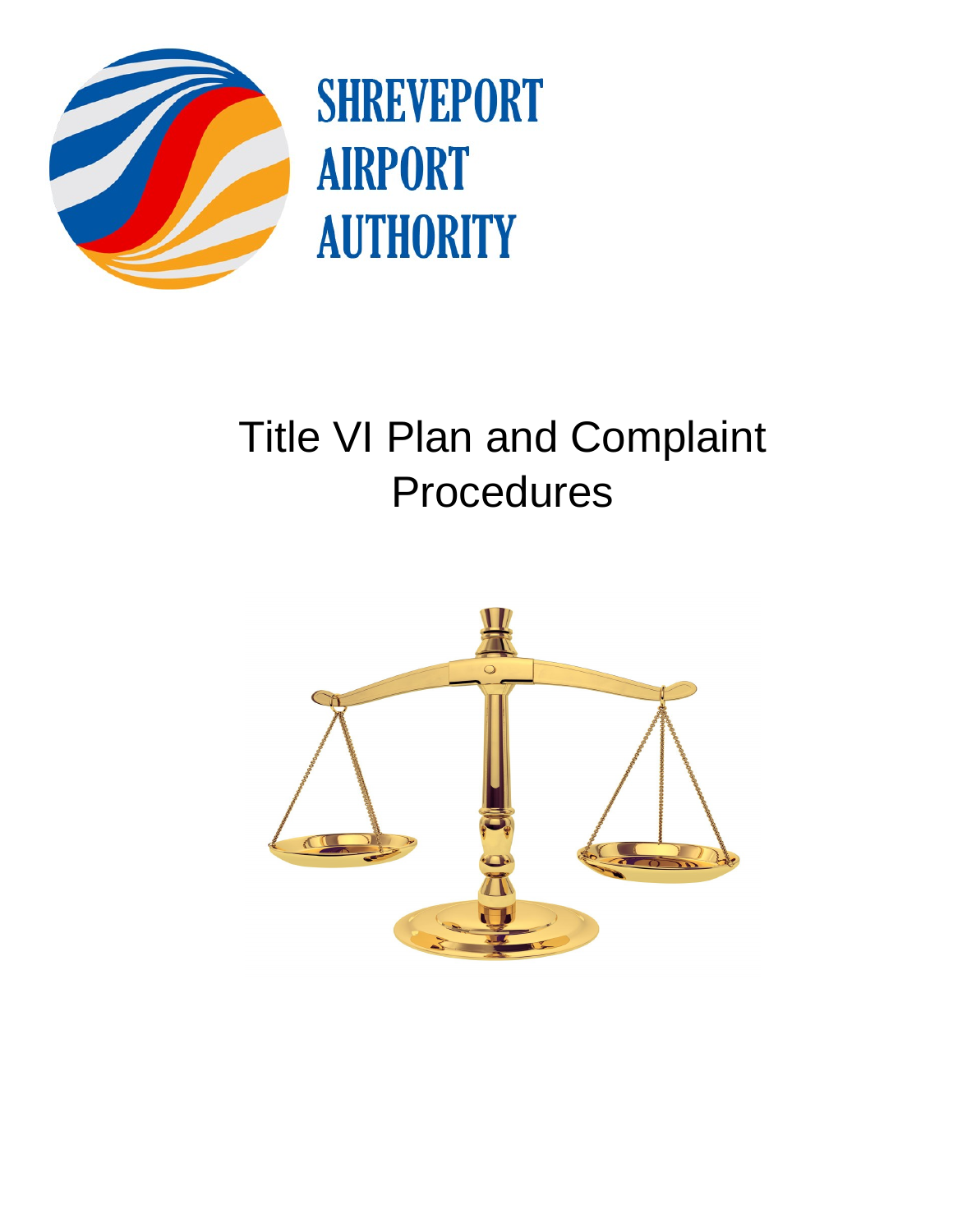# **Table of Contents**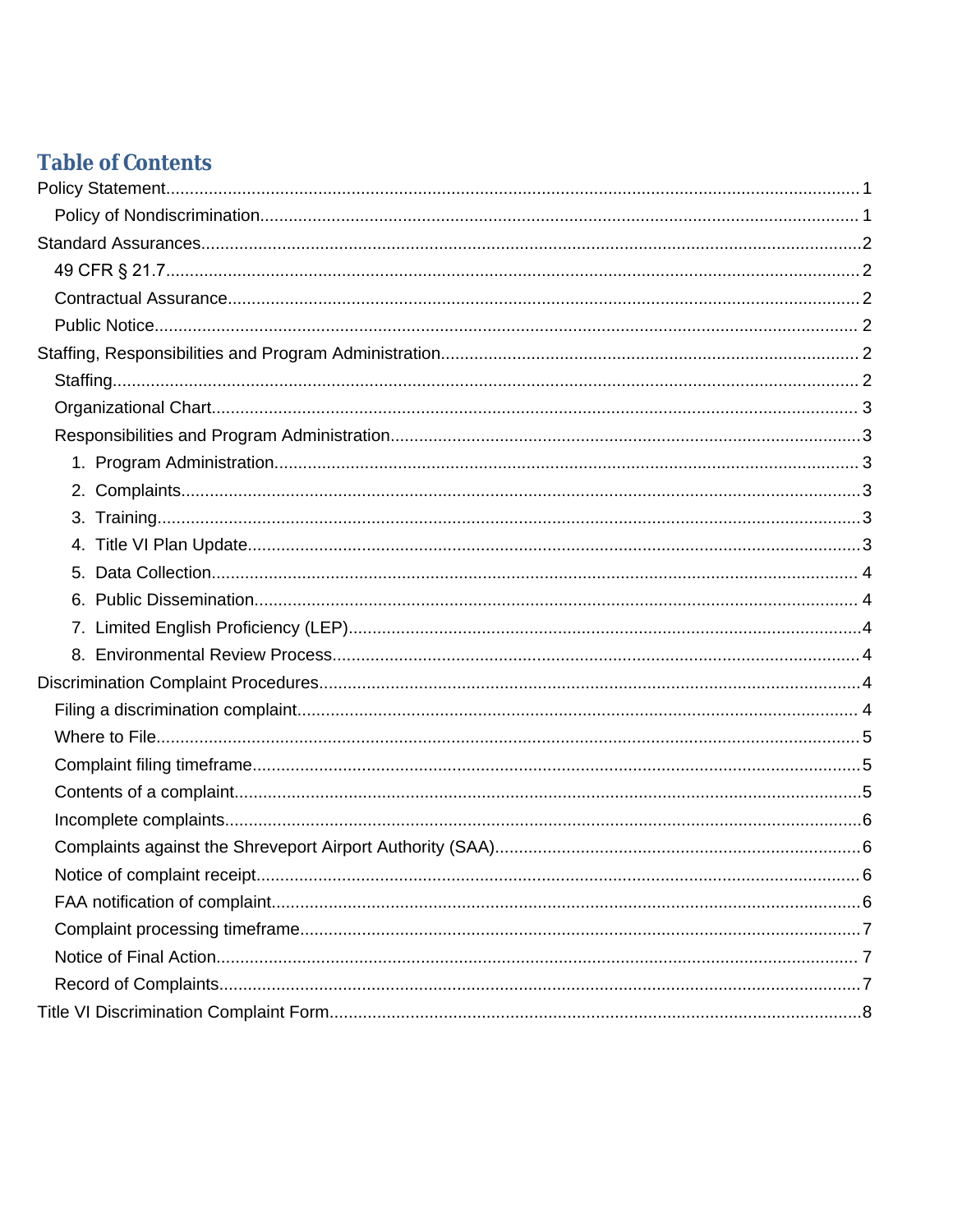# <span id="page-2-0"></span>**Policy Statement**

# <span id="page-2-1"></span>**Policy of Nondiscrimination**

The Shreveport Airport Authority (SAA), herein referred to as "SAA", as a recipient of Federal financial assistance, hereby assures that no person shall on the grounds of race, color, national origin, sex or creed, as provided by Title VI of the Civil Rights Act of 1964, the Civil Rights Restoration Act of 1987, Pub. L. No. 100-259, and Section 520 of the Airport and Airway Improvement Act of 1982, be excluded from participation in, be denied the benefits of, or otherwise be subjected to discrimination or retaliation under any federally or non-federally funded programs or activities administered by the SAA.

It is also the policy of the SAA to comply with Exec. Order No. 12898, 59 Fed. Reg. 7629 (1994) (Federal Actions to Address Environmental Justice in Minority Populations and Low-Income Populations); and Exec. Order No. 13166, 65 Feb, Reg. 50121 (2000) (Improving Access to Services for Persons with Limited English Proficiency).

This policy is intended to establish a procedure under which complaints alleging discrimination in SAA's execution of services, or SAA's activities can be made by persons who are and are not employees of SAA.

Any person who believes SAA, or any entity who receives federal financial assistance from or through SAA, (i.e. sub-recipients, sub-contractors, or sub-grantees), has subjected them or any specific class of individuals to unlawful discrimination may file a complaint of discrimination.

SAA will follow timelines set forth in guidance from the U.S. Department of Transportation and the Department of Justice for processing Title VI discrimination complaints.

This policy applies to both the Shreveport Regional Airport and the Shreveport Downtown Airport, which are governed by the Shreveport Airport Authority.

**Signature** Stacy Kuba, A.A.E Interim Director of Airports

\_\_\_\_\_\_\_\_\_\_\_\_\_\_\_\_\_\_\_\_\_\_\_\_\_\_\_\_\_\_\_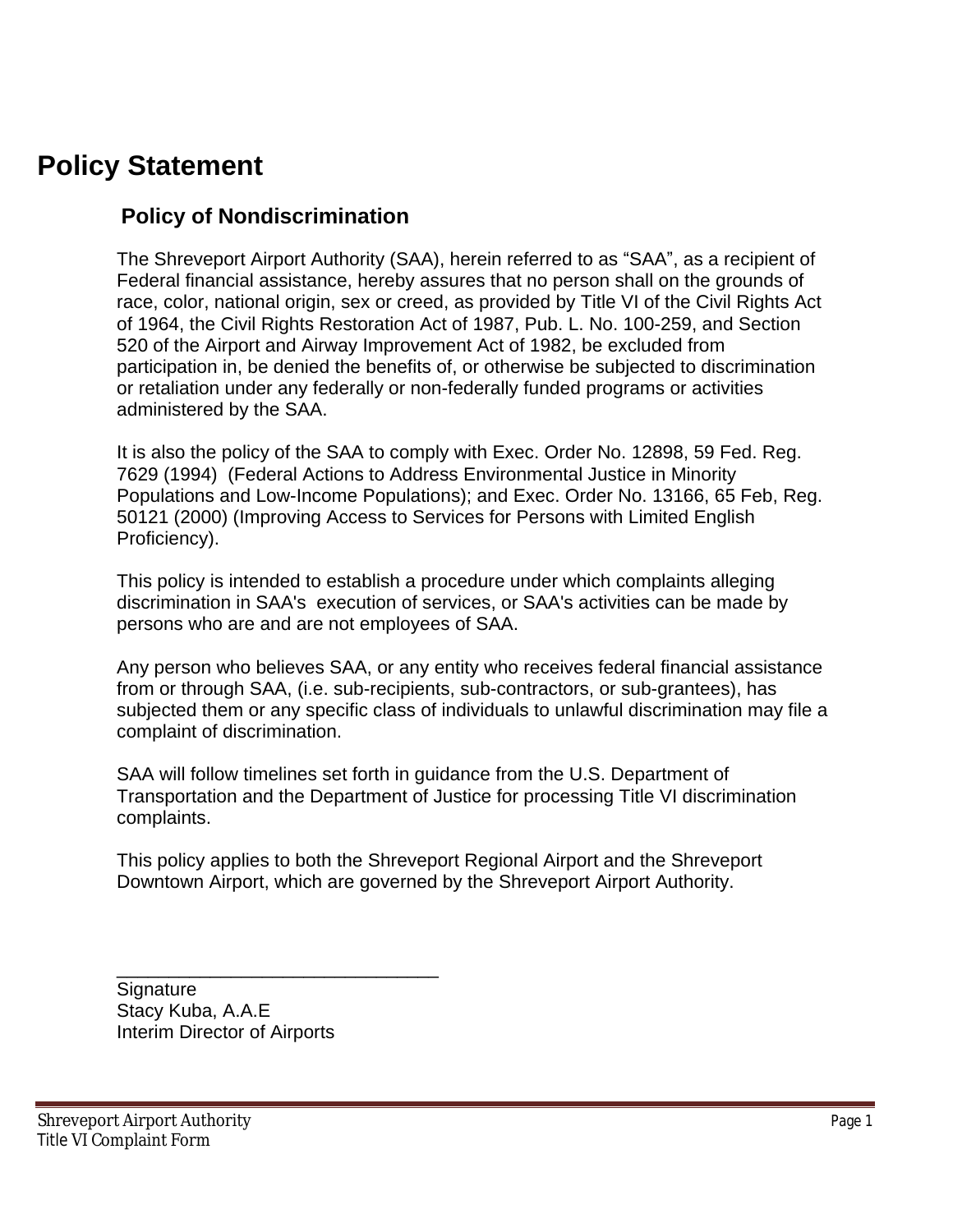# <span id="page-3-0"></span>**Standard Assurances**

# <span id="page-3-1"></span>**49 CFR § 21.7**

Pursuant to 49 CFR § 21.7, every application for federal assistance or continuing federal financial assistance must provide a statement of assurance and give reasonable guarantee that the program is (or, in the case of a new program, will be) conduct in compliance with all requirements imposed by or pursuant to Part 21 (Nondiscrimination in Federally Assisted Programs of the Department of Transportation-Effectuation of Title VI of the Civil Rights Act of 1964).

# <span id="page-3-2"></span>**Contractual Assurance**

The SAA will include in all of its contracts, leases, deeds, or other similar documents the civil rights provisions required by the FAA. The SAA also requires these provisions in all subcontracts, subleases, and other agreements at any tier.

# <span id="page-3-3"></span>**Public Notice**

The SAA will conspicuously display signs in its office, in the terminal building, and in public work areas information notifying the public that discrimination based on race, color, national origin, sex, and creed is prohibited.

# <span id="page-3-4"></span>**Staffing, Responsibilities and Program Administration**

# <span id="page-3-5"></span>**Staffing**

The SAA's Director of Airports is authorized to ensure compliance with provisions of the SAA's policy of nondiscrimination and with the law, including requirements of 23 CFR § 200 and 49 CFR § 21.

The SAA's Project Management Assistant has been designated to perform duties of the Title VI Coordinator and is responsible for Title VI duties and responsibilities as required by 23 CFR § 200 and 49 CFR § 21. The coordinator is responsible to the Deputy Director and Director of Airports per the following organizational chart.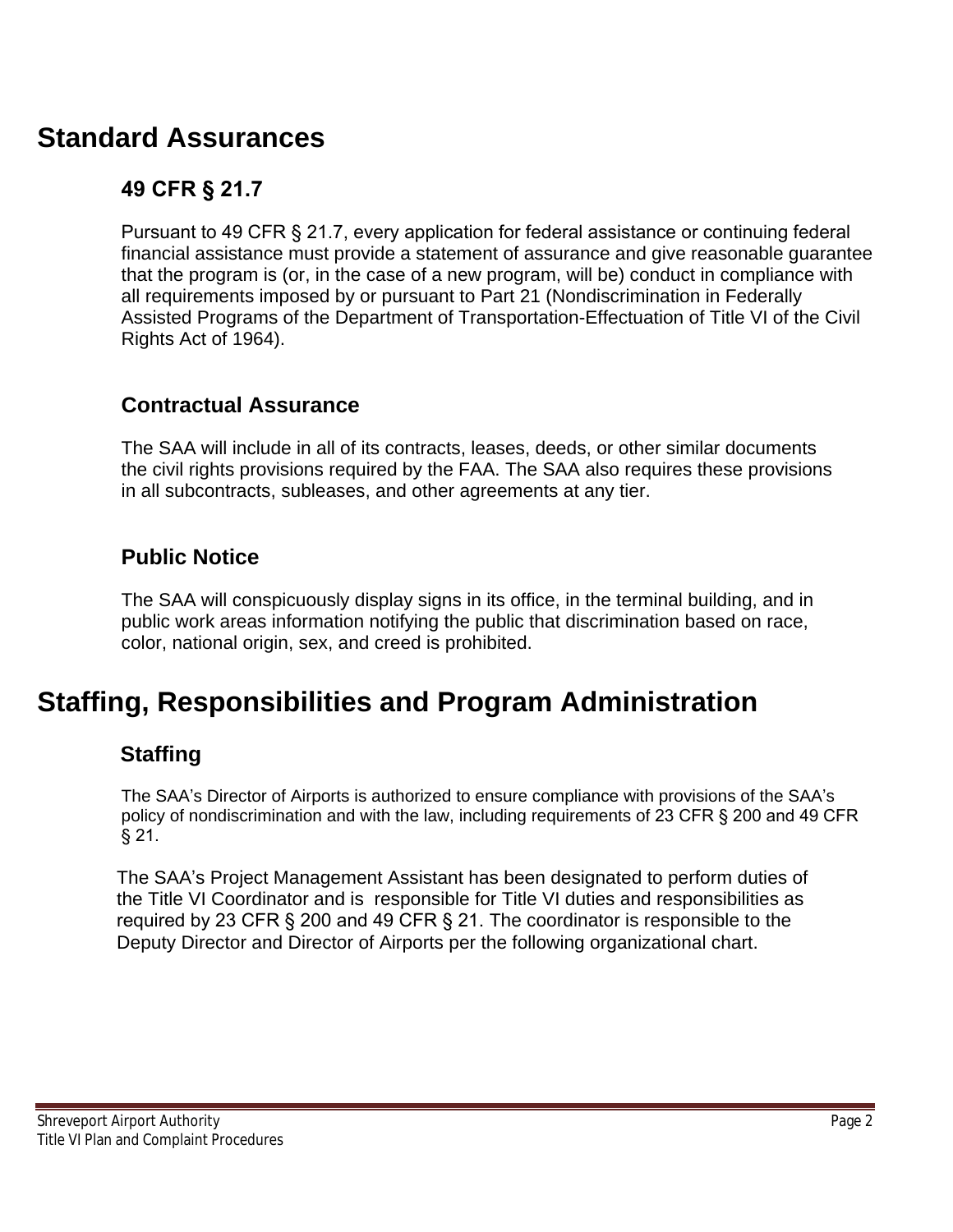## <span id="page-4-0"></span>**Organizational Chart**

## <span id="page-4-1"></span>**Responsibilities and Program Administration**

As authorized by the Director of Airports, the Coordinator is responsible for initiating, monitoring and ensuring SAA compliance with Title VI requirements as follows:

#### <span id="page-4-2"></span>**1. Program Administration**

Administer the Title VI program and coordinate implementation of the plan. Ensure compliance with the assurances, policy and program objectives.

#### <span id="page-4-3"></span>**2. Complaints**

Review written Title VI complaints that may be received by SAA following the program procedural guidelines (See Complaint Procedures). Ensure every effort is made to resolve complaints informally at the local or regional level.

#### <span id="page-4-4"></span>**3. Training**

Facilitate training on Title VI issues and regulations as needed the SAA employees; and facilitate Title VI training for appropriate staff, consultants, contractors, and tenants.

#### <span id="page-4-5"></span>**4. Title VI Plan Update**

Review and update the SAA's Title VI Plan as needed or required. Present updates to the Airport Director for approval.

#### <span id="page-4-6"></span>**5. Data Collection.**

Review the statistical data gathering process performed by the SAA to periodically ensure sufficiency of data for meeting the requirements of Title VI program administration

#### <span id="page-4-7"></span>**6. Public Dissemination**

Disseminate Title VI information to employees and all beneficiaries as well as the general public. Public dissemination may include postings of official statements, and/or inclusion of Title VI language in contracts/agreements, website posting and information brochures. Ensure copies of Title VI plan and a paper copy of 49 CFR part 21 are available for public inspection during normal working hours.

#### <span id="page-4-8"></span>**7. Limited English Proficiency (LEP)**

Administer and monitor the SAA LEP commitments. The SAA follows Executive Order 13166 in identifying and engaging LEP populations. An LEP person is defined as one who does not speak English as her or her primary language and has a limited ability to read, write or understand English. The SAA's policy for engaging individuals with LEP is to provide translation services to individuals who request them, if reasonable accommodations can be made.

#### <span id="page-4-9"></span>**8. Environmental Review Process**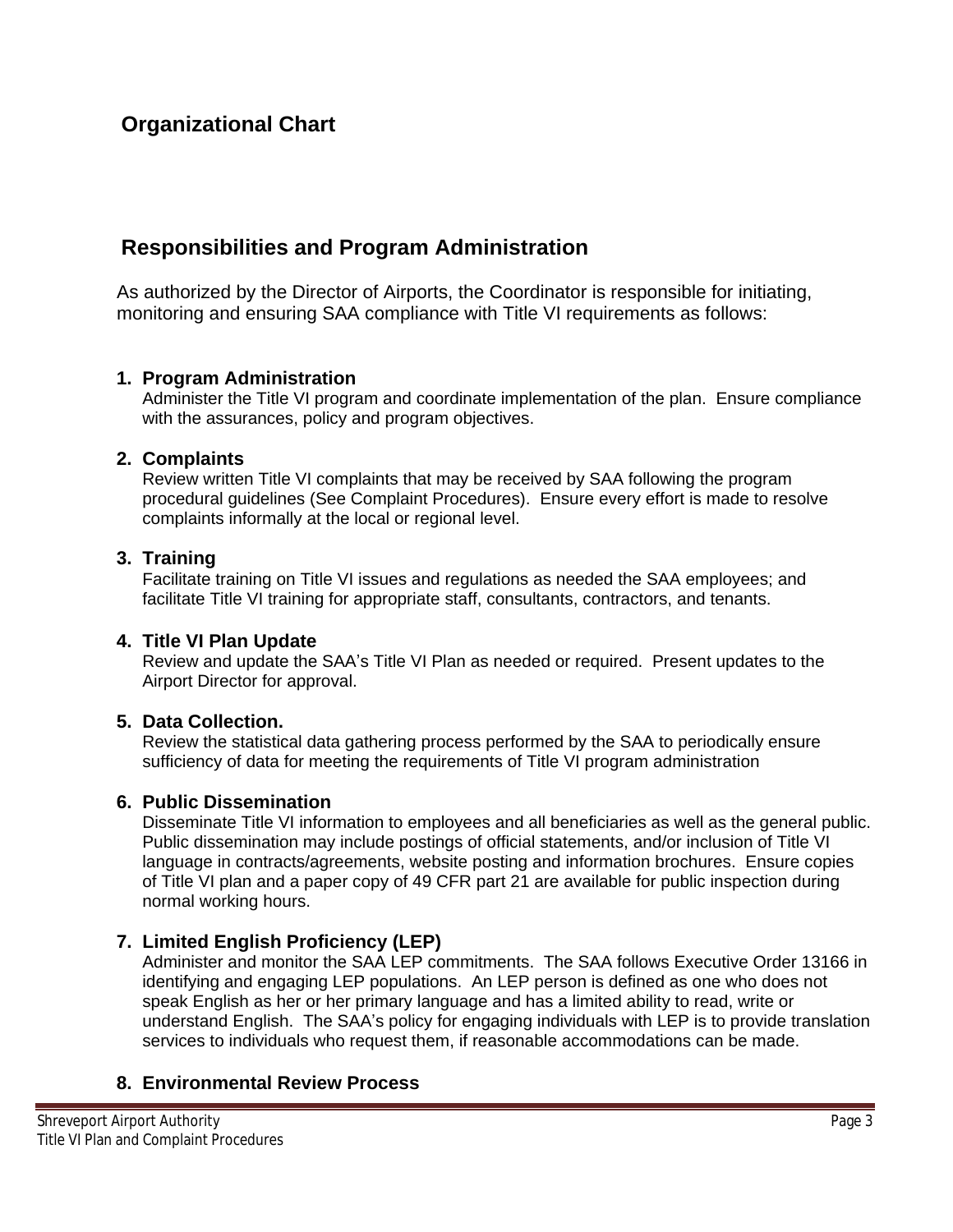Monitor compliance with Title VI requirements in all aspects of conducting Environmental Impact Assessments, to ensure there are no violations of the Federal Civil Rights Act, as amended, as a result of activities at Shreveport Regional and Downtown Airports. This will include statistical data on race, color, national origin and sex on all projects being conducted by the SAA.

# <span id="page-5-0"></span>**Discrimination Complaint Procedures**

The SAA adopts the following discrimination complaint procedures for complaints relating to federally assisted transportation-related programs or activities.

### <span id="page-5-1"></span>**Filing a discrimination complaint**

Any person who believes that he or she has been or is being subjected to discrimination on the basis of race, color, national origin, gender, or creed by the SAA, its tenants, its vendors or its agents has the right to file a complaint.

Any individual wishing to file a discrimination complaint must be given the option to file the complaint with the SAA, or directly with the Federal Aviation Administration's Office of Civil Rights. Complaints may be filed with both agencies simultaneously

Information on how to file a Title VI complaint is posted on the SAA's website and on public notices distributed across the airport property. A Title VI complaint form will be made available on the SAA's s website (www.flyshreveport.com), Information on how to file a Title VI complaint may also be obtained during normal business hours by calling the SAA at (318)673-5370.

### **Where to File**

In order to be processed, signed original complaint forms may be mailed to: Shreveport Airport Authority Title VI Coordinator 5103 Hollywood Avenue Suite Shreveport, LA 71109

Or hand delivered to:

Shreveport Regional Airport 5103 Hollywood Avenue Suite 300 Shreveport, LA 71109

Upon request, reasonable accommodations will be made for persons who are unable to complete the complaint form due to disability or limited-English proficiency. A complaint may also be filed by a representative on behalf of a complainant. See Attachment A-Title VI Discrimination Complaint Form.

# <span id="page-5-2"></span>**Complaint filing timeframe**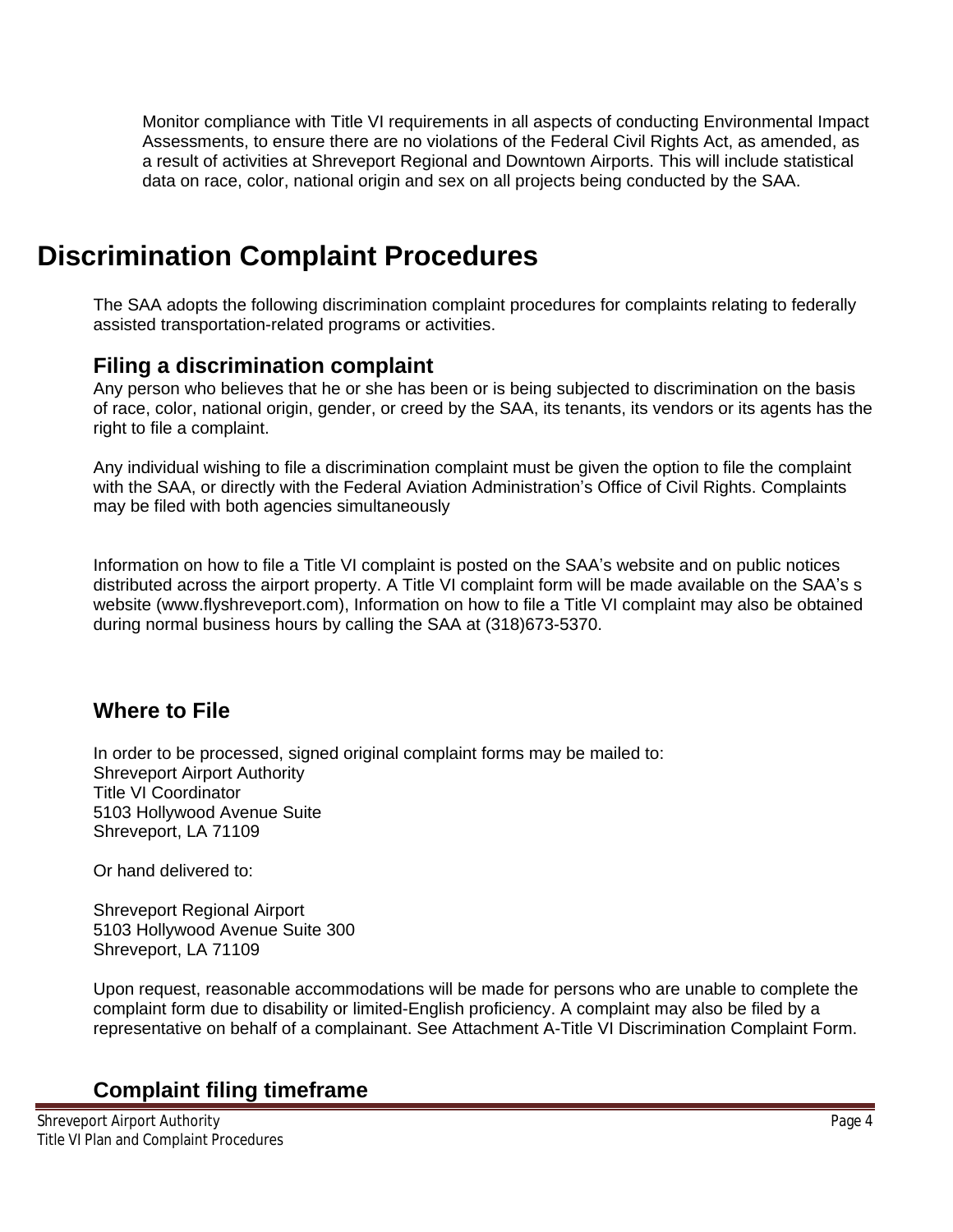A discrimination complaint must be filed within 180 calendar days of either:

- 1. The date of the alleged act of discrimination
- 2. Date when the person)s) became aware of the alleged discrimination
- 3. Date on which the conduct was discontinued, if there has been a continuing course of conduct

The SAA or their designee may extend the time for filing or waive the time limit in the interest of justice, specifying in writing the reason for the extension.

# <span id="page-6-0"></span>**Contents of a complaint**

A discrimination complaint must be written. The document must contain the following information:

- 1. The complainant's name, address or other avenues in which to contact the complainant.
- 2. Identification of the individual(s) or organization(s) responsible for the alleged discrimination.
- 3. A description of the complainant's allegation, with enough detail to determine if the SAA has jurisdiction over the complaint and to determine if the complaint was filed with required timelines.
- 4. Specific basis of alleged discrimination (i.e. race, color, gender, etc.).
- 5. Apparent merit of the complaint
- 6. The complainant's signature or signature of his/her authorized representative

Should a person make a verbal complaint of discrimination to an employee of the SAA, the complainant shall be interviewed by the Coordinator. As appropriate, the Coordinator will assist the complainant in reducing the complaint to writing, then submit the written complaint to the complainant for signature.

# <span id="page-6-1"></span>**Incomplete complaints**

Upon initial review of the complaint, the Title VI Coordinator will ensure that the form is complete and that any initial supporting documentation is provided. Should any deficiencies be found, the Title VI Coordinator will notify the complainant within 1 O working days. If reasonable efforts to reach the complainant are unsuccessful or if the complainant does not respond within the time specified in the request (30 days), the coordinator may close the complainant's file. The complainant may resubmit the complaint provided it is re-filed within the original 180-day period. Should the complaint be closed due to lack of required information, the coordinator will notify the complainant at their last known address. In the event the complainant submits the missing information after the file has been closed, the complaint may be reopened provided it has not been more than 180 days since the date of the alleged discriminatory action

# <span id="page-6-2"></span>**Complaints against the Shreveport Airport Authority (SAA)**

Any complaints received against the SAA will be forwarded to the Federal Aviation Administration (FAA) for investigation. The SAA will not investigate any complaint in which it has been named in the complaint. The contact information for the FAA is: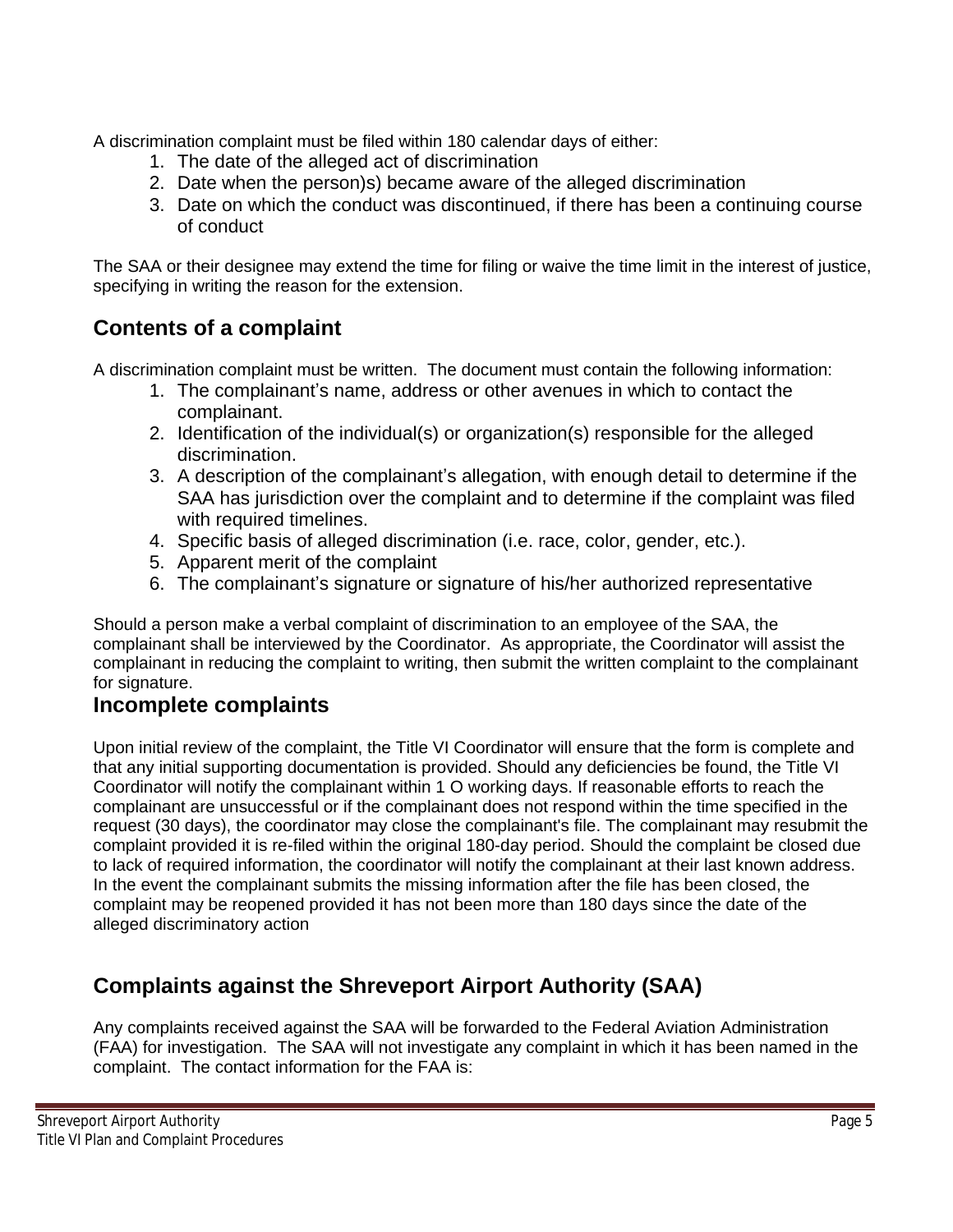Federal Aviation Administration Office of Civil Rights, ACR-1 800 Independence Avenue, S.W. Washington, D.C. 20591

# <span id="page-7-0"></span>**Notice of complaint receipt**

All complaints shall be referred to the Coordinator for review and action. Within 10 days of receipt of the complaint, the Coordinator shall issue an initial written notice of receipt documenting:

- 1. Acknowledging receipt of discrimination complaint
- 2. Advising the complainant of his/her right to seek representation by an attorney or other individual of his/her choice in the discrimination complaint process
- 3. Listing of each issue brought forth in the discrimination complaint
- 4. Advising the complainant of the time lines for processing the discrimination complaint and providing a determination
- 5. Advising the complainant that he/she may seek redress of the complaint directly with the FAA Office of Civil Rights

## <span id="page-7-1"></span>**FAA notification of complaint**

The SAA shall advise the FAA within 15 business days of receipt of a complaint. The notice will contain a copy of the original Title VI complaint filed with the SAA.

# **Complaint processing timeframe**

The Title VI Coordinator will receive, manage, and make a determination on all filed complaints. Investigations will generally be completed within 90 days from receipt of a completed complaint form. If more information is needed to resolve a complaint, the Title VI Coordinator may contact the complainant and request more information. If the requested information is not received within fourteen (14) calendar days from the date of the request, the Title VI Coordinator may administratively close the complaint. A complaint may also be administratively closed if the complainant no longer wishes to pursue the case.

# <span id="page-7-2"></span>**Notice of Final Action**

After the Title VI Coordinator reviews the complaint and completes the investigation, the coordinator will provide a Notice of Final Action to the complainant. The Notice will include:

- 1. A statement regarding the disposition of each issue identified in the discrimination complaint and the reason(s) for the determination(s); and
- 2. An explanation of any and all corrective actions taken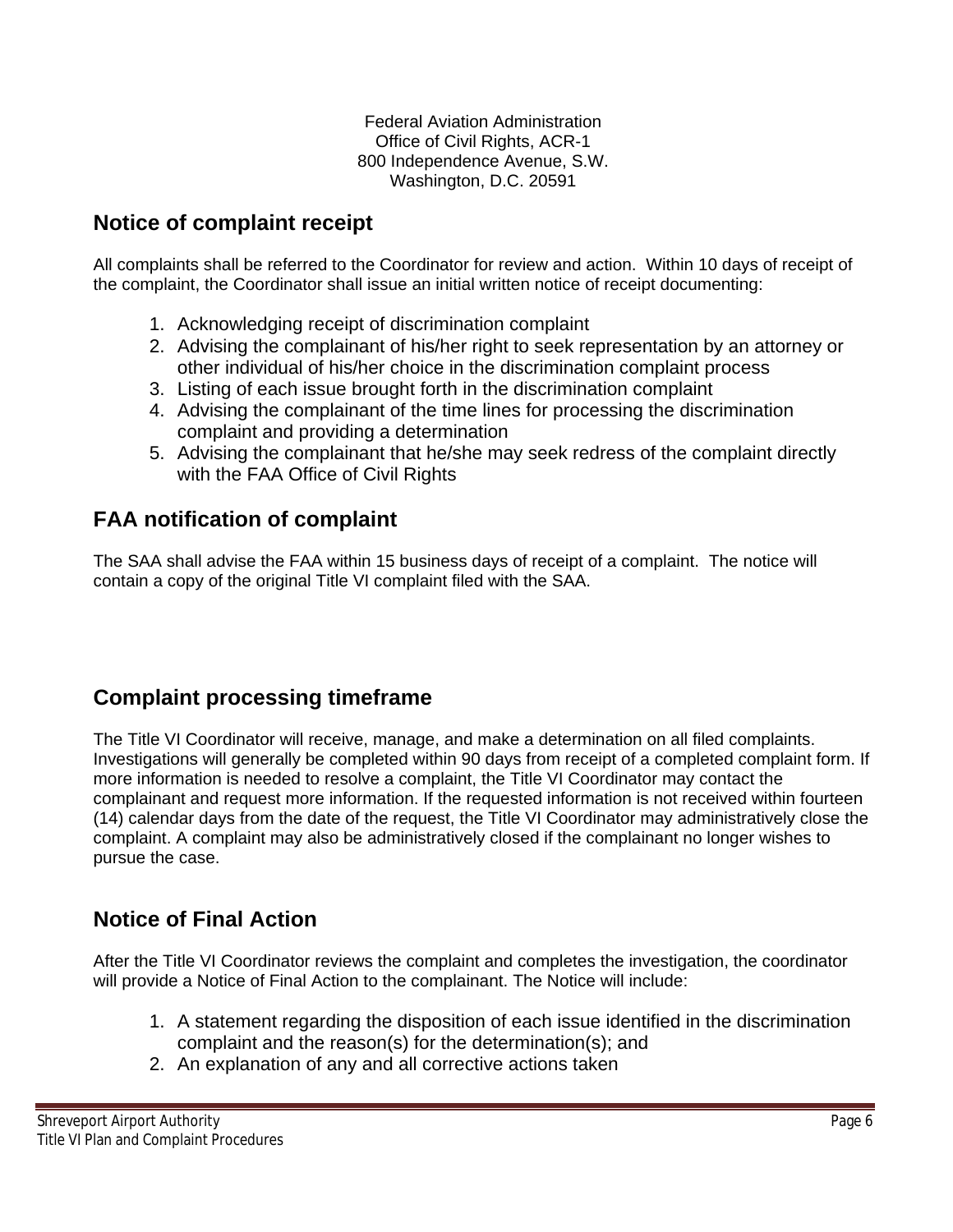The Title VI Coordinator shall provide the FAA Office of Civil Rights a copy of the final action notice, as well as a summary of findings upon completion of the investigation. If deficiencies are noted in the implementation of discrimination complaint procedures by the SAA, the FAA's Title VI Program Coordinator will work in conjunction with the SAA coordinator to review information and/or provide assistance in the discrimination complaint process and/or investigation.

# <span id="page-8-0"></span>**Record of Complaints**

The SAA's Title VI Coordinator must maintain a tracking mechanism of complaints filed that allege discrimination. The mechanism must include:

- 1. The name and address of the complainant
- 2. The basis of the discrimination complaint
- 3. Description of the complaint
- 4. Date filed
- 5. Disposition and date
- 6. Status of the complaint
- 7. Any other pertinent/relevant information

All records regarding discrimination complaints and actions taken on complaints must be maintained for a period of not less than three years from the final date of complaint resolution.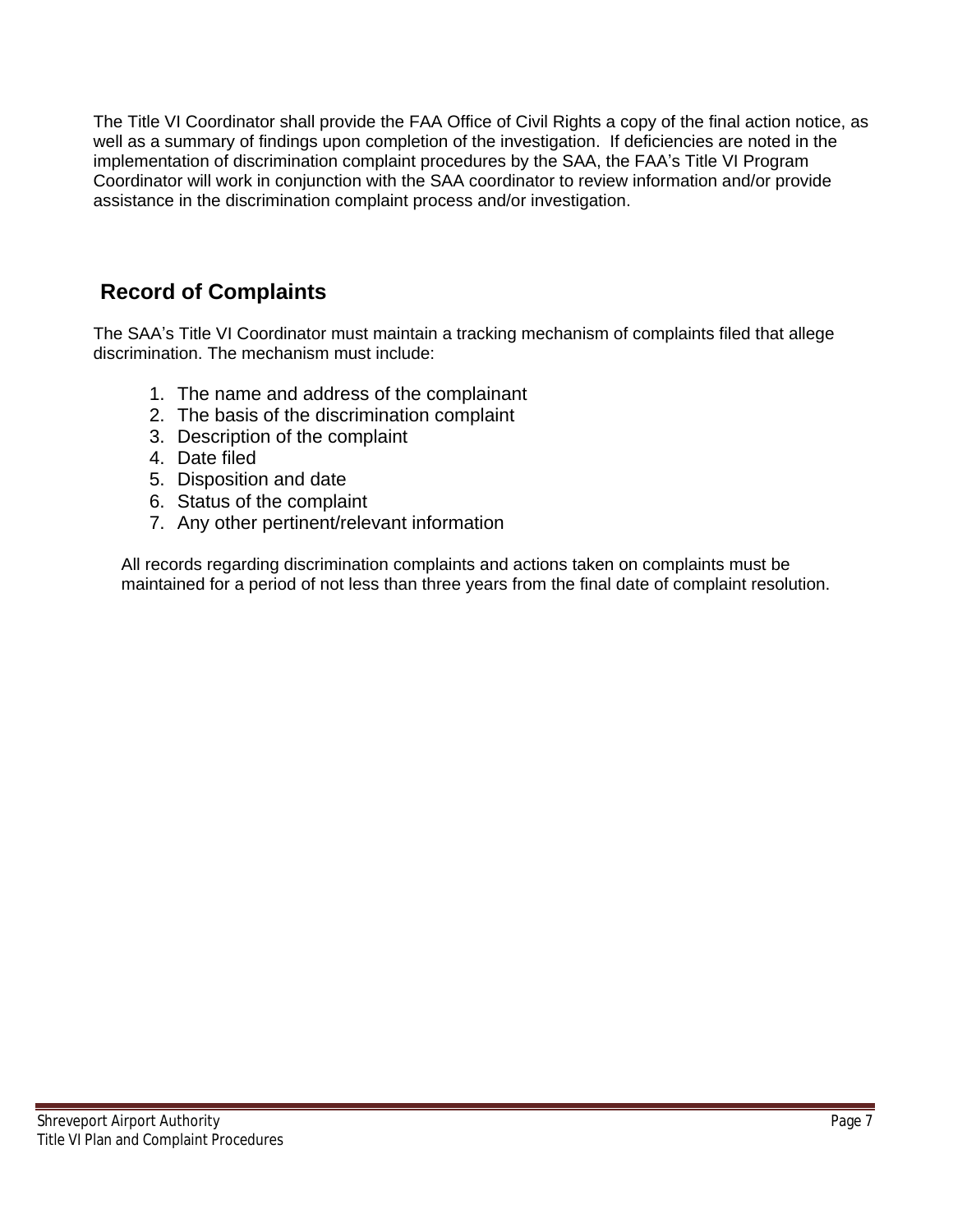# <span id="page-9-0"></span>**Shreveport Airport Authority Title VI Discrimination Complaint Form**

As a recipient of federal financial assistance and under Title VI of the Civil Rights Act of 1964 and related statutes, the Shreveport Airport Authority (SAA) ensures that no person shall, on the grounds of race, religion, color, national origin, sex, age or disability be excluded from participation in, be denied the benefits of, or otherwise be subjected to discrimination under any SAA agency programs or activities, extending to all lower tier programs and activities. All programs funded in whole or in part from federal financial assistance are subject to Title VI requirements.

The SAA is required to implement measures to ensure that persons with limited- English proficiency or disability have meaningful access to the services, benefits and information of all its programs and activities under Executive Order 13166. Upon request, assistance will be provided if you are limited-English proficient or disabled. Complaints may be filed using an alternative format if you are unable to complete the written form.

The filing date is the day you complete, sign, and mail this complaint form. Your complaint must be filed no later than 180 calendar days from the most recent date of the alleged act of discrimination. The complaint form and consent/release form must be dated and signed for acceptance. You have 30 calendar days to respond to any written request for information. Failure to do so will result in the closure of the complaint.

Submit the forms by mail to:

Shreveport Airport Authority Title VI Coordinator 5103 Hollywood Avenue, Suite 300 Shreveport, LA 71109

Or hand delivered to:

Shreveport Regional Airport 5103 Hollywood Avenue, Suite 300 Shreveport, LA 71109

If you have any questions or need additional information, please call (318) 673-5370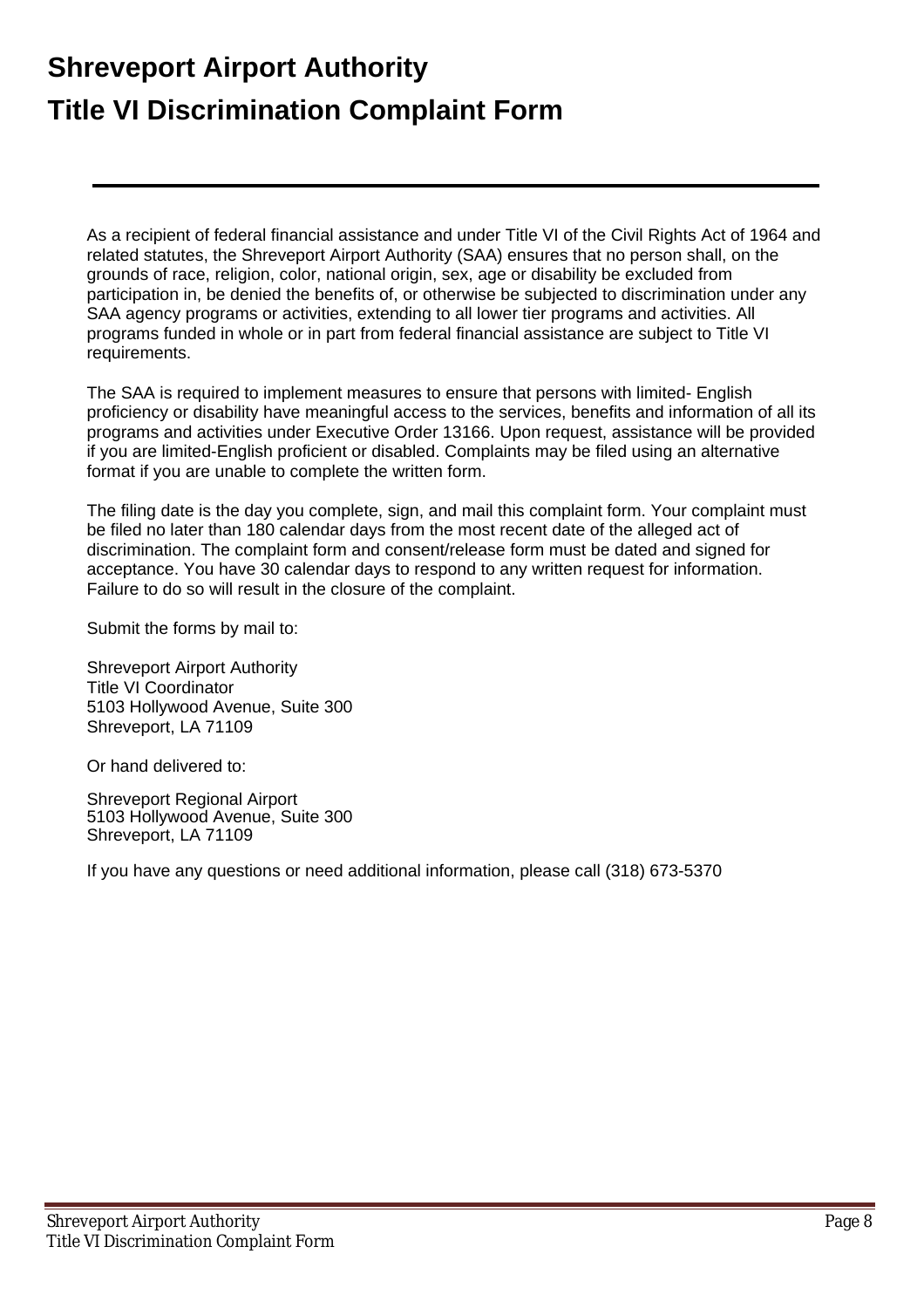### **SHREVEPORT AIRPORT AUTHORITY TITLE VI DISCRIMINATION COMPLAINT FORM**

| Name of Complainant                                                                                                    | Telephone Number:<br>$\left($<br>$\rightarrow$                                                                                                                                                                                 | Email: |  |  |
|------------------------------------------------------------------------------------------------------------------------|--------------------------------------------------------------------------------------------------------------------------------------------------------------------------------------------------------------------------------|--------|--|--|
| <b>Mailing Address</b>                                                                                                 |                                                                                                                                                                                                                                |        |  |  |
|                                                                                                                        |                                                                                                                                                                                                                                |        |  |  |
| What is the most convenient time for us to contact you about this complaint?                                           |                                                                                                                                                                                                                                |        |  |  |
| <b>Basis of Discrimination</b>                                                                                         | If you have a representative, please provide the following information:                                                                                                                                                        |        |  |  |
| _Disability<br>Race                                                                                                    | Name: Name and the set of the set of the set of the set of the set of the set of the set of the set of the set of the set of the set of the set of the set of the set of the set of the set of the set of the set of the set o |        |  |  |
| Color<br>$\_\$ {Age}                                                                                                   | Firm Name: 1988 and 1988 and 1988 and 1988 and 1988 and 1988 and 1988 and 1988 and 1988 and 1988 and 1988 and 1988 and 1988 and 1988 and 1988 and 1988 and 1988 and 1988 and 1988 and 1988 and 1988 and 1988 and 1988 and 1988 |        |  |  |
| National Origin<br>Sex                                                                                                 |                                                                                                                                                                                                                                |        |  |  |
| Other (please specify)                                                                                                 |                                                                                                                                                                                                                                |        |  |  |
| Date and place of the alleged discrimination.                                                                          |                                                                                                                                                                                                                                |        |  |  |
| Is the alleged discrimination ongoing? $\Box$ Yes<br>$\Box$ No                                                         |                                                                                                                                                                                                                                |        |  |  |
| Describe in detail the specific incident(s) that is the basis of the alleged discrimination. Describe each incident of |                                                                                                                                                                                                                                |        |  |  |
| discrimination separately. (Attach additional page(s), if necessary).                                                  |                                                                                                                                                                                                                                |        |  |  |
|                                                                                                                        |                                                                                                                                                                                                                                |        |  |  |
|                                                                                                                        |                                                                                                                                                                                                                                |        |  |  |
|                                                                                                                        |                                                                                                                                                                                                                                |        |  |  |
|                                                                                                                        |                                                                                                                                                                                                                                |        |  |  |
|                                                                                                                        |                                                                                                                                                                                                                                |        |  |  |
|                                                                                                                        |                                                                                                                                                                                                                                |        |  |  |
|                                                                                                                        |                                                                                                                                                                                                                                |        |  |  |
|                                                                                                                        |                                                                                                                                                                                                                                |        |  |  |
|                                                                                                                        |                                                                                                                                                                                                                                |        |  |  |
|                                                                                                                        |                                                                                                                                                                                                                                |        |  |  |
|                                                                                                                        |                                                                                                                                                                                                                                |        |  |  |
|                                                                                                                        |                                                                                                                                                                                                                                |        |  |  |
|                                                                                                                        |                                                                                                                                                                                                                                |        |  |  |
|                                                                                                                        |                                                                                                                                                                                                                                |        |  |  |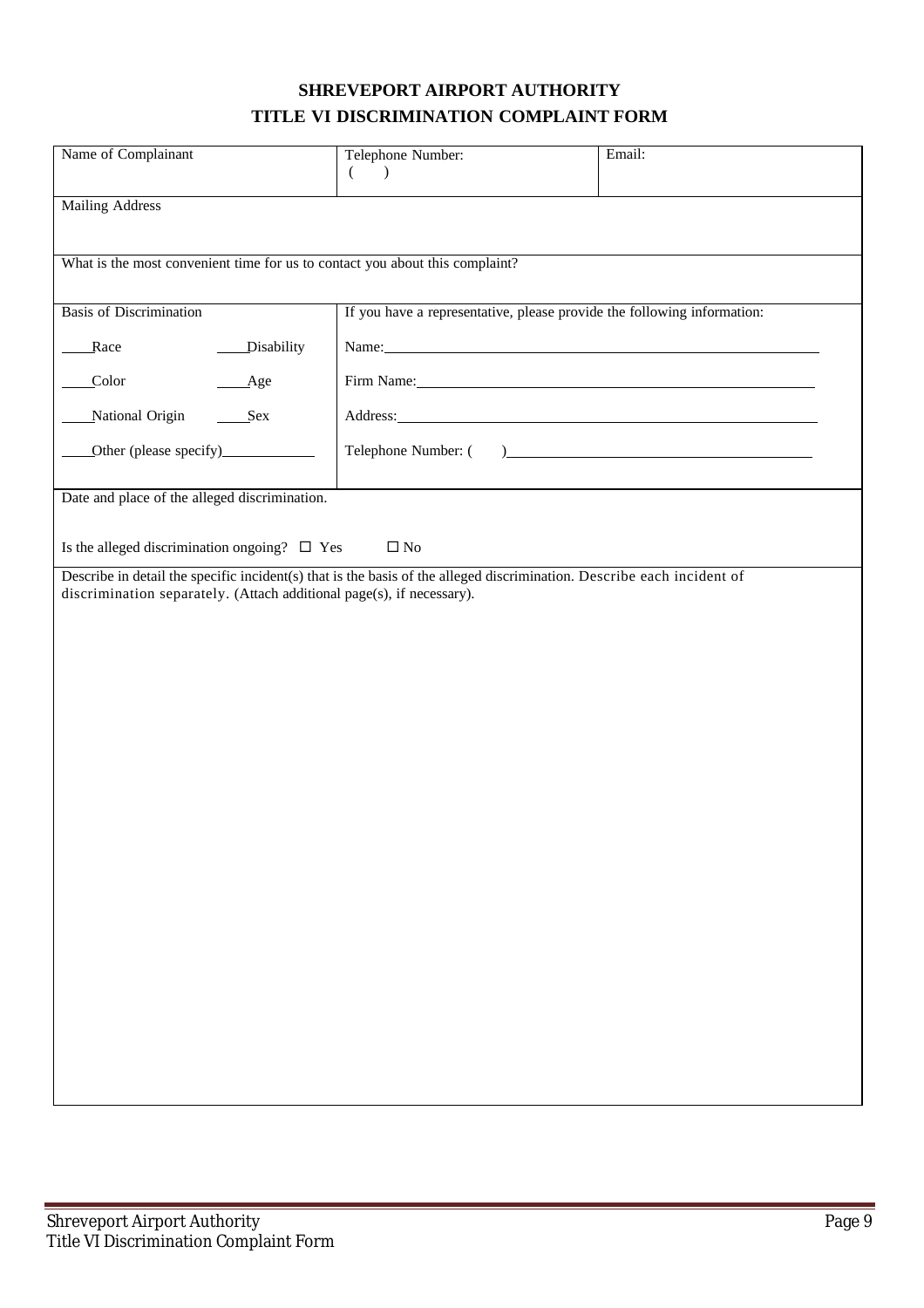Names of individual (s) responsible for the alleged discriminatory action(s):

What is the person's relationship to you:

Names of individuals (witnesses, fellow employees, supervisors, or others) whom we may contact for additional information to support or clarify your complaint: Please provide any supporting documentation (e-mails, letters of complaint, etc.)

Name Address Address Phone Number

It is against the law to retaliate against anyone because he/she has taken action, or participated in an action, to secure rights protected by Title VI laws. If you feel you have been retaliated against (separate from the discrimination alleged above), please explain the circumstances below. Please explain what action you took which you believe was the basis for the allegation. (Attach additional page(s), if necessary).

What remedy, or action, are you seeking for the alleged discrimination?

Have you filed this compliant with any other Federal, State, or local agency, or with any Federal or State court?

Yes No

If yes, check all that apply:

LU.S. Equal Employment Opportunity Commission Federal or State Court

Federal Aviation Administration Federal Highway Administration/U.S. Dept. of Transportation

Federal Transit Administration/U.S. Dept. of Transportation

Other Name of agency

Please provide any additional information that you believe would assist in the investigation: (Attach additional page(s), if necessary)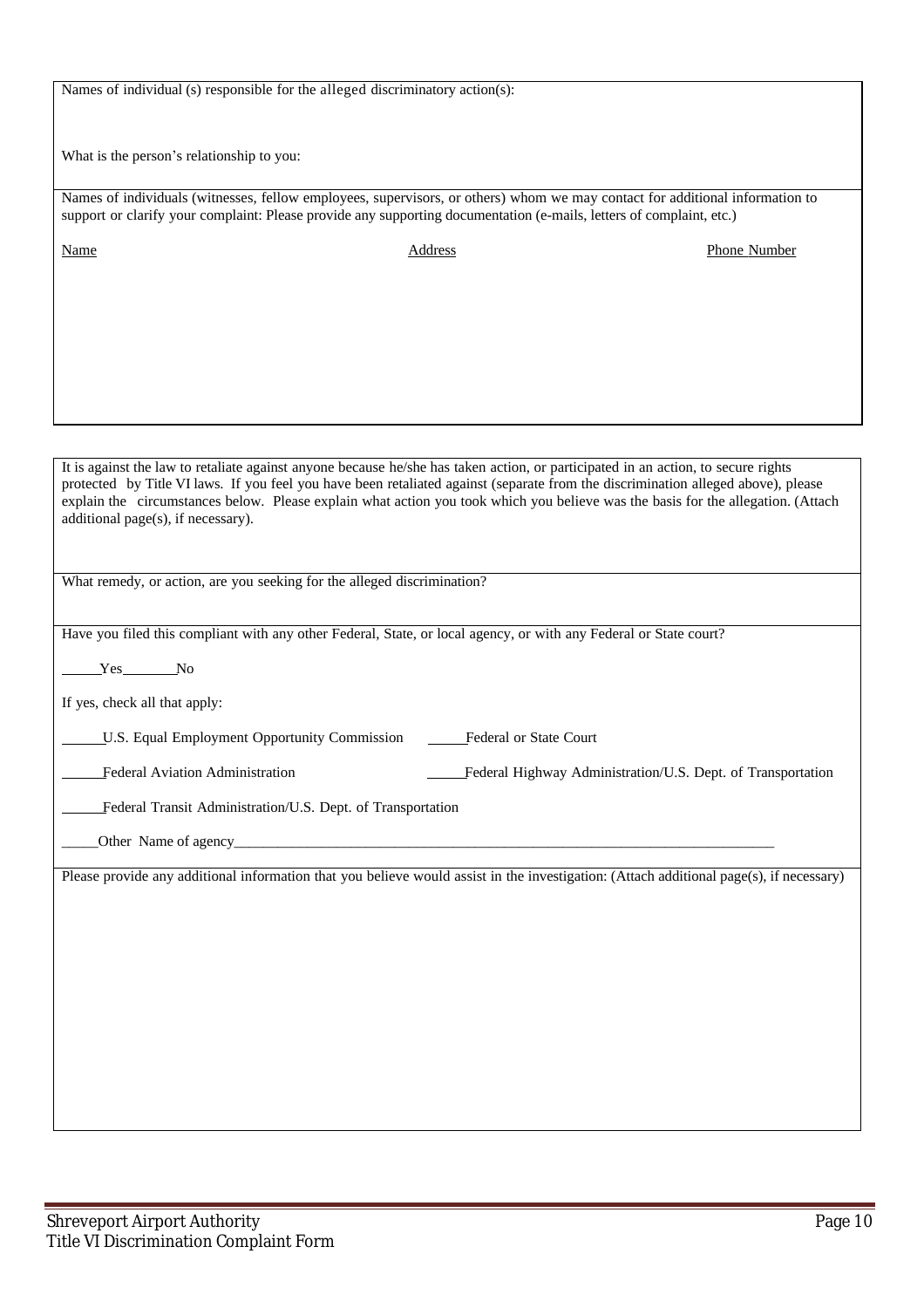#### **Please note: This complaint form must be signed and dated in order to address your allegations.**

I certify that to the best of my knowledge the information I have provided is accurate and the events and circumstances are as I have described them. My signature is also giving consent to disclose my name, if needed, in the course of this investigation. I also understand that if I will be assisted by an advisor, my signature below authorizes the named individual to receive copies of relevant correspondence regarding the complaint and to accompany me during the investigation.

**\_\_\_\_\_\_\_\_\_\_\_\_\_\_\_\_\_\_\_\_\_\_\_\_\_\_\_\_\_\_ Printed name of complainant**

**\_\_\_\_\_\_\_\_\_\_\_\_\_\_\_\_\_\_\_\_\_\_\_\_\_\_\_\_\_\_ Signature of complainant**

**\_\_\_\_\_\_\_\_\_\_\_\_\_\_\_\_\_\_\_\_\_\_\_\_\_\_\_\_\_\_**

**Date**